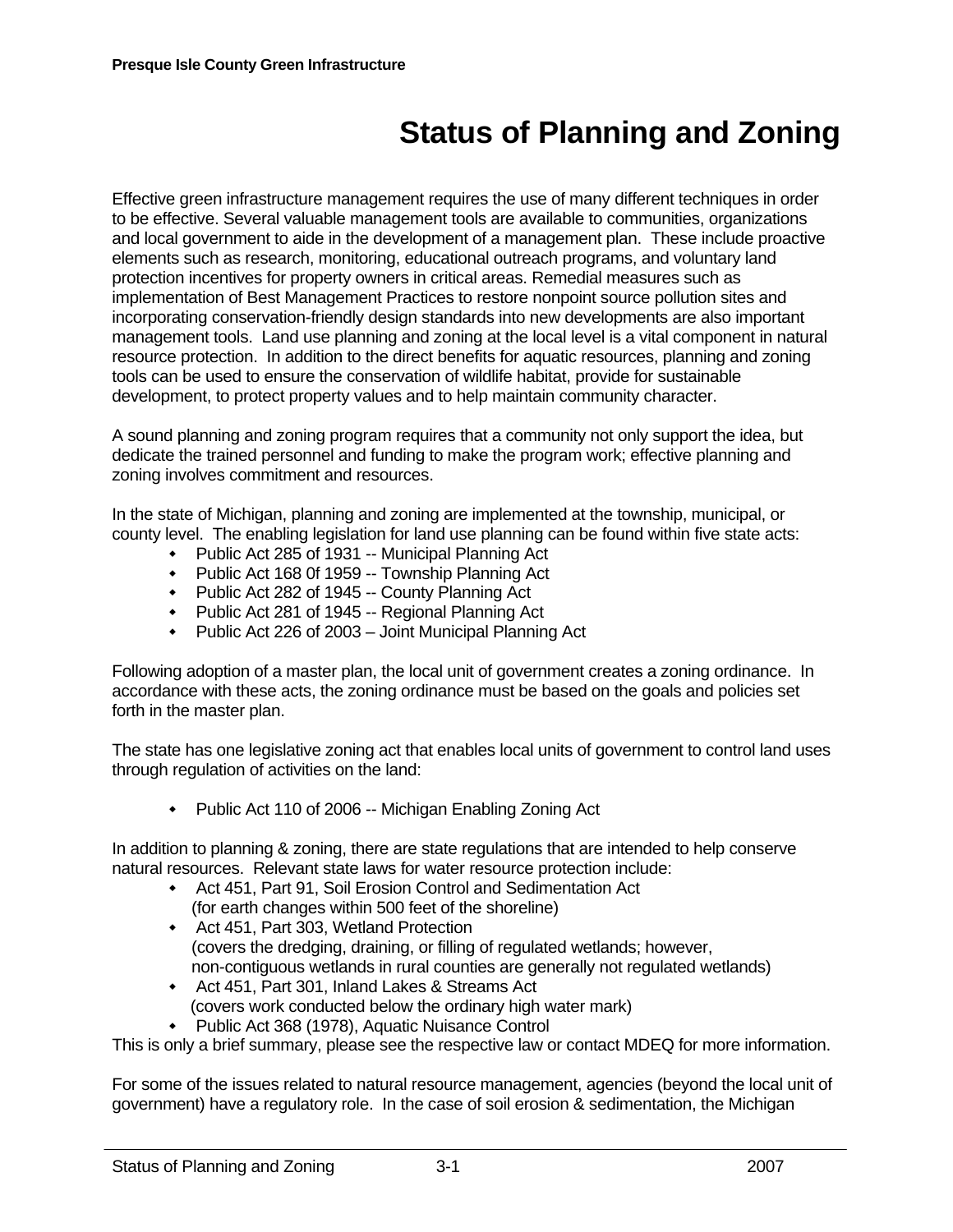## **Presque Isle County Green Infrastructure**

Department of Environmental Quality (MDEQ) has jurisdiction; they typically have an agreement with counties to enforce the program at the local level (thus counties have a Soil Erosion Officer). With regard to regulation of wetlands, MDEQ also has jurisdiction, authorized through the federal Clean Water Act. Regulations for septic systems are handled through the District Health Department. In all three of the areas listed above, a local community may adopt their own programs for managing the resource (standards adopted cannot be weaker than what the state would otherwise use). Such a decision to adopt a local ordinance may lead to more work for the local unit of government and a greater expenditure of fiscal resources; it may also create an opportunity to better achieve the goals identified in the community's comprehensive master plan.

In any event, a local unit of government should develop a master plan (based on public input) that allows planning for future needs while maintaining existing features that are important to the community. **Table 3.1** lists current planning and zoning documents for Presque Isle County and its subdivisions.) The plan becomes the basis for the zoning ordinance. Attention should be paid to whether the standards in the zoning ordinance actually achieve the goals set forth in the master plan; oftentimes they do not. Once local government units have "good" land use policies in place, there is still work that needs to be done -- the governing body must keep their policies up-to-date and make decisions regarding infrastructure and zoning in accordance with their plan.

Bearinger, Krakow, North Allis and Presque Isle Townships, and Rogers City and the City of Onaway all have a zoning ordinance in place, and have adopted a Master Plan as well. Krakow Township's Comprehensive Master Plan is in the process of being updated, and a recreation plan will be included in the Comprehensive Plan. Presque Isle Township also has an approved recreation plan, as does the City of Onaway and Rogers City. Presque Isle County adopted a zoning ordinance in 1987 that is currently being updated. The County's current Master Plan was adopted in 2004. Case, Metz, Moltke, Posen, Pulawski, and Rogers Townships are zoned under the Presque Isle County ordinance and are included in its Master Plan.

| Table 3.1<br><b>Status of Planning and Zoning</b> |                                           |                                                |  |  |  |  |  |  |
|---------------------------------------------------|-------------------------------------------|------------------------------------------------|--|--|--|--|--|--|
| <b>Political Unit</b>                             | <b>Master Plan</b><br><b>Year Adopted</b> | <b>Zoning Ordinance</b><br><b>Year Adopted</b> |  |  |  |  |  |  |
| Presque Isle County                               | 2004                                      | 1987 (amended 2007))                           |  |  |  |  |  |  |
| Allis Township                                    | 2000                                      | 1999 (amended 2002)                            |  |  |  |  |  |  |
| <b>Bearinger Township</b>                         | 2007                                      | County Zoning                                  |  |  |  |  |  |  |
| Krakow Township                                   | 1996 (Update in progress)                 | 1999 (amended 2005)                            |  |  |  |  |  |  |
| Presque Isle Township                             | 2004                                      | 1981 (amended 2007)                            |  |  |  |  |  |  |
| City of Onaway                                    | 1997                                      | 1980                                           |  |  |  |  |  |  |
| <b>Rogers City</b>                                | 2006                                      | Amended 2004                                   |  |  |  |  |  |  |
| Village of Posen                                  | (Has Master plan: find copy)              | (Has zoning: find copy)                        |  |  |  |  |  |  |

Often volunteers on local zoning boards are pressured to make a decision on a site-specific issue without considering the whole system. Zoning standards and decisions must be made with the comprehensive master plan in mind; it can be extremely difficult to step back from a particular issue and consider the big picture, but that is exactly what trained planning commission officials must do. In addition, zoning regulations need to be enforced and monitored. Without fair and impartial enforcement, the majority who comply with land use regulations are, in effect, penalized, because of the greater effort and expense they have incurred than those who disregard regulations. If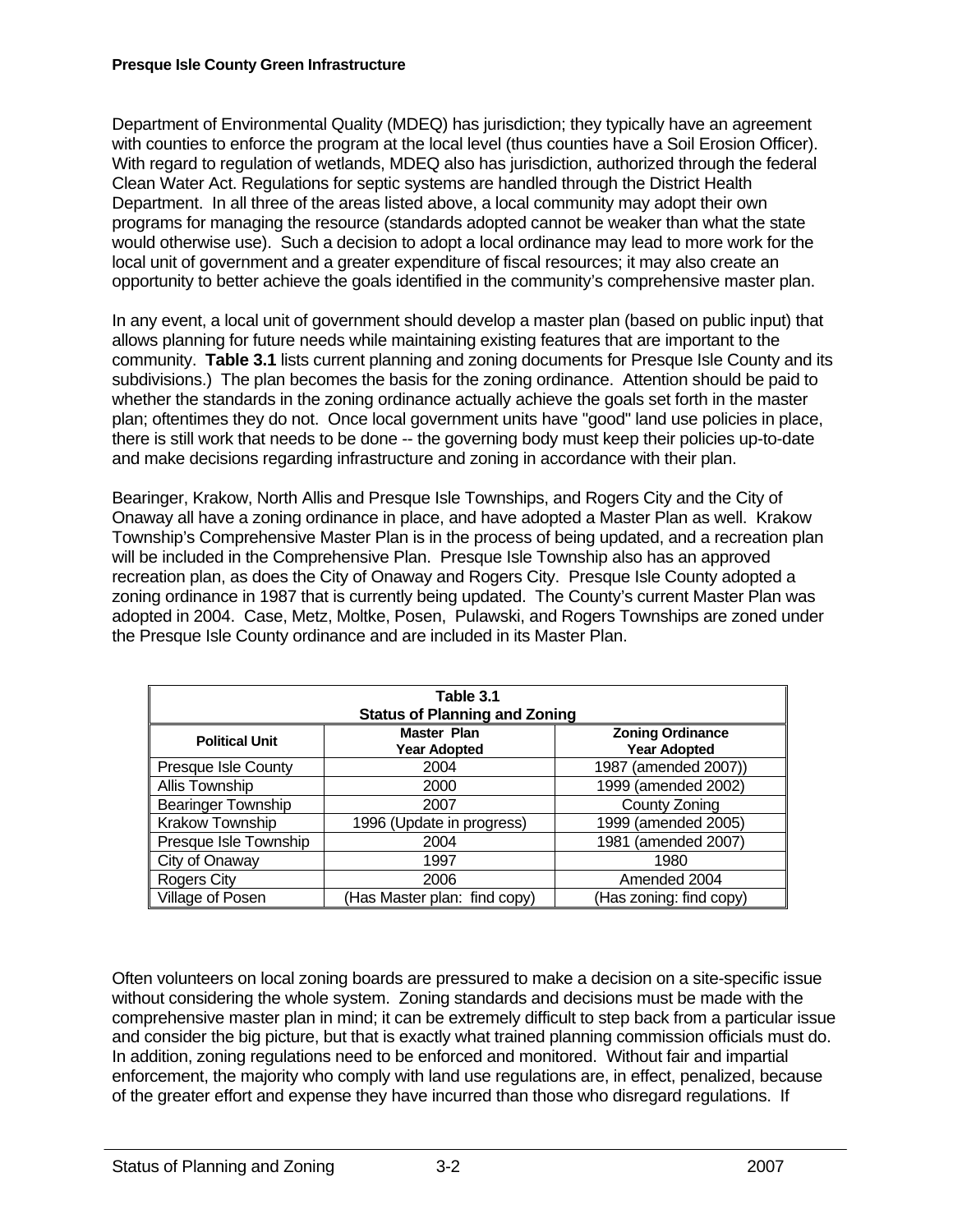enforcement is not consistent and fair, regulations will become increasingly ineffective as the majority of landowners disregard the rules, or as the court system ceases to uphold the regulations due to discriminatory enforcement.

In 2006, local zoning ordinances were reviewed to evaluate what, if any, environmental provisions are in place that may have an impact on Presque Isle County's water resources. This review is not intended to evaluate the history of planning and zoning within the County, nor is it intended to be the sole basis for determining the effectiveness of policies regarding water resource management. It should, however, provide insight into how effective local units of government are at protecting aquatic resources and help to identify some of the obvious weaknesses in current zoning ordinances. The ordinances were specifically reviewed for the following:

- *Vegetative Buffer Zones* (Greenbelts): With regard to minimizing the impact of residential development along the waterfront, ensuring that natural vegetation is retained along the shoreline is generally considered one of the most important actions that can be taken. Vegetative buffers help to filter nutrients, reduce erosion, and provide natural habitat. Although much research has been done through the years to verify the effectiveness of vegetative buffers, there are several practical difficulties with having a "greenbelt ordinance." It can be difficult to enforce, many local officials and residents are unaware of what an effective greenbelt consists of, historic patterns of development have already degraded many areas (and these may be "grandfathered" in), zoning language is often poorly worded for proper enforcement, and citizens are often unaware that there is an ordinance in place. Even with the negatives, however, maintaining a greenbelt is essential to protecting water resources – even a 25-foot greenbelt can be effective. A mowed lawn to the water's edge is not a greenbelt.
- *Setbacks of structures* along the waterfront are important for reducing the amount of impervious surface near the water, helping to ensure that a greenbelt can be maintained, and reducing the potential for serious resource problems. A structure that is setback only 30 or 40 feet is more likely to be direct runoff pollutants and sediments into water resources than a structure 75 or 100 feet away from the water's edge. Unfortunately, many local units of government that do have an effective setback for homes will make many exceptions for large decks and boathouses. Such exemptions defeat the intent of the setback, as impervious surface cover will still be present near the water's edge. Furthermore, of the local units of government that have a greenbelt requirement of 50 or 75 feet width, many allow the structure setback to be less than the greenbelt restriction. Such a scenario significantly reduces the effectiveness of the greenbelt requirement. In addition, during the construction period, a structure built less than 50 feet from the water will have construction site disturbances that abut the water's. An unavoidable consequence of this practice is the destruction of the greenbelt during construction. Maintaining the natural greenbelt in the first place is much easier than restoring a greenbelt. Setback requirements should be regarded as a key element for water resource protection.
- Minimum Lot Width for waterfront parcels is important for the protection of water bodies because it ultimately determines the number of homes that will be built on the water. Developed shorelines with less than a 100-ft minimum lot width often experience water resource problems. Generally, smaller lot widths around a lake leads to more homes, resulting in greater wastewater treatment needs; increased user conflicts; fertilizer input to the lake; stormwater runoff; increased site erosion, and loss of native vegetation. A higher density of homes results in an increase in the amount of impervious cover in the critical near-shore areas of surface water.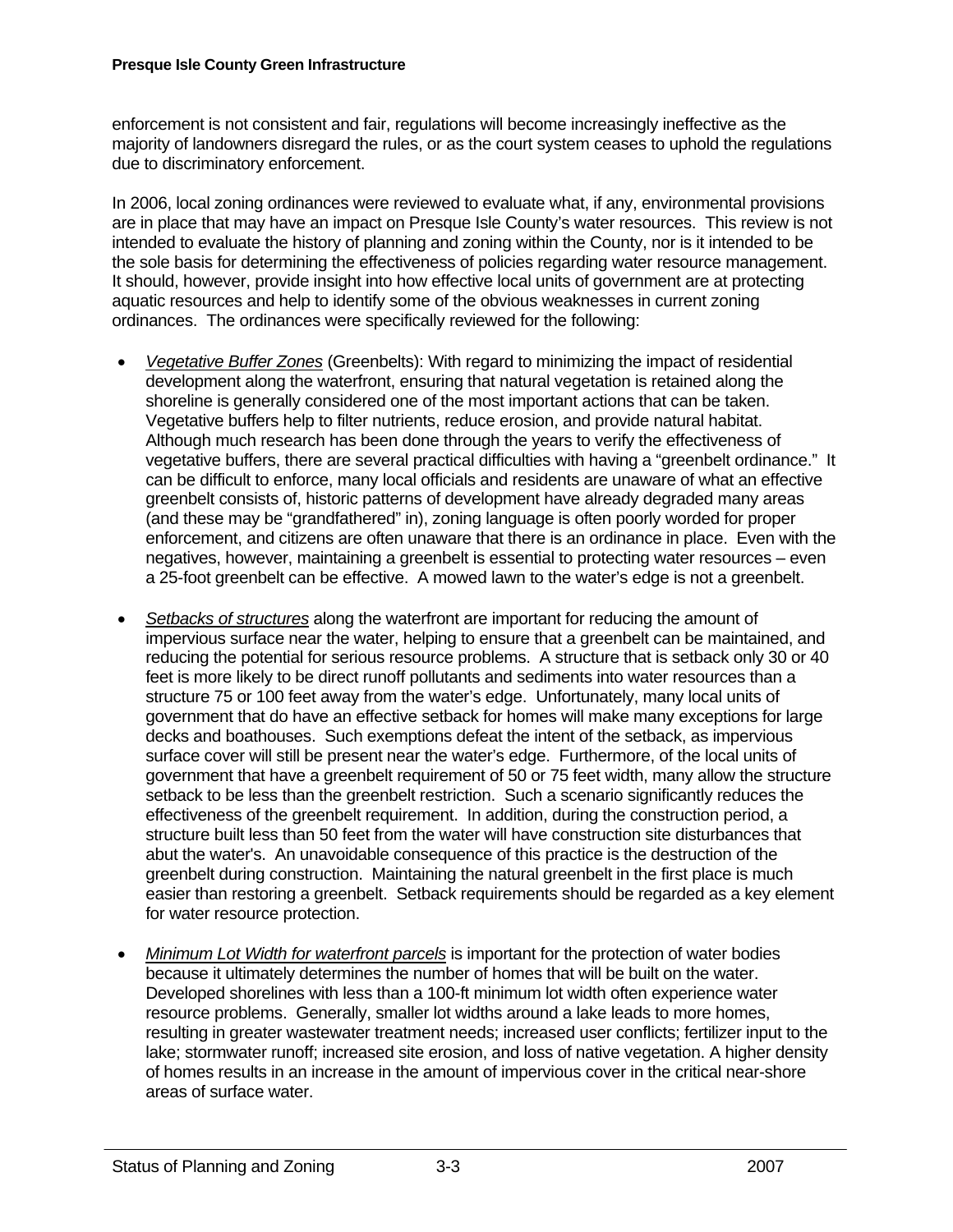• *Open space preservation* is used for communities to protect their rural character, as well as maintain prime recreational, farm or forest land. Unfortunately, most zoning ordinances, if implemented as written, will not accomplish those goals. Although Presque Isle County, Presque Isle Township and Krakow Township have open space guidelines, the provision typically states something to the effect: "At least 40% of the total gross project shall be left as open space." Some only require 25%, which is insufficient to accomplish their community goals.

 An improvement to the open space section of local ordinances would be to require the developer to increase the amount of open space to 50 or 60% and also make sure that some of the set aside acreage is from the developable portion of the site. Steep slopes, surface water, wetlands, etc., should be excluded from this calculation; otherwise only the most undesirable areas will be set aside as open space. Ordinance language should be something such as, "A minimum of 60% of the parent parcel's gross acreage shall be set aside as permanently protected open space. This area shall include at least half of the parcel's buildable land area." There are incentive programs that local communities can adopt to encourage open space preservation, such as allowing higher development densities on the remaining land in a development or through setting up a Purchase of Development Rights (PDR) program.

- *Septic Systems* are under the jurisdiction of the District Health Department. Typically, only severe problems are addressed. Departments are understaffed, and there are poor records regarding septic systems. Some local units of government have begun to initiate their own programs for inspections, maintenance, or replacement requirements. Generally, such a program is being run as a "Point of Sale" program, whereby inspections of septic systems are required at the time of property transfer. System upgrades are then required for those systems that are not working properly.
- *Wetland Protection* is handled through the state Department of Environmental Quality. For rural northern Michigan, the law does not apply to isolated wetlands. Some communities have addressed this oversight by adopting their own wetland regulatory program, which is authorized through the state wetland act. SOME COMMUNITIES PROVIDE LIMITED PRETECTION UNDER THEIR PUD PROVISIONS IN ZONING. As can be noted in **Table 3.2,**  no local ordinances include wetland standards *beyond those at the state level*.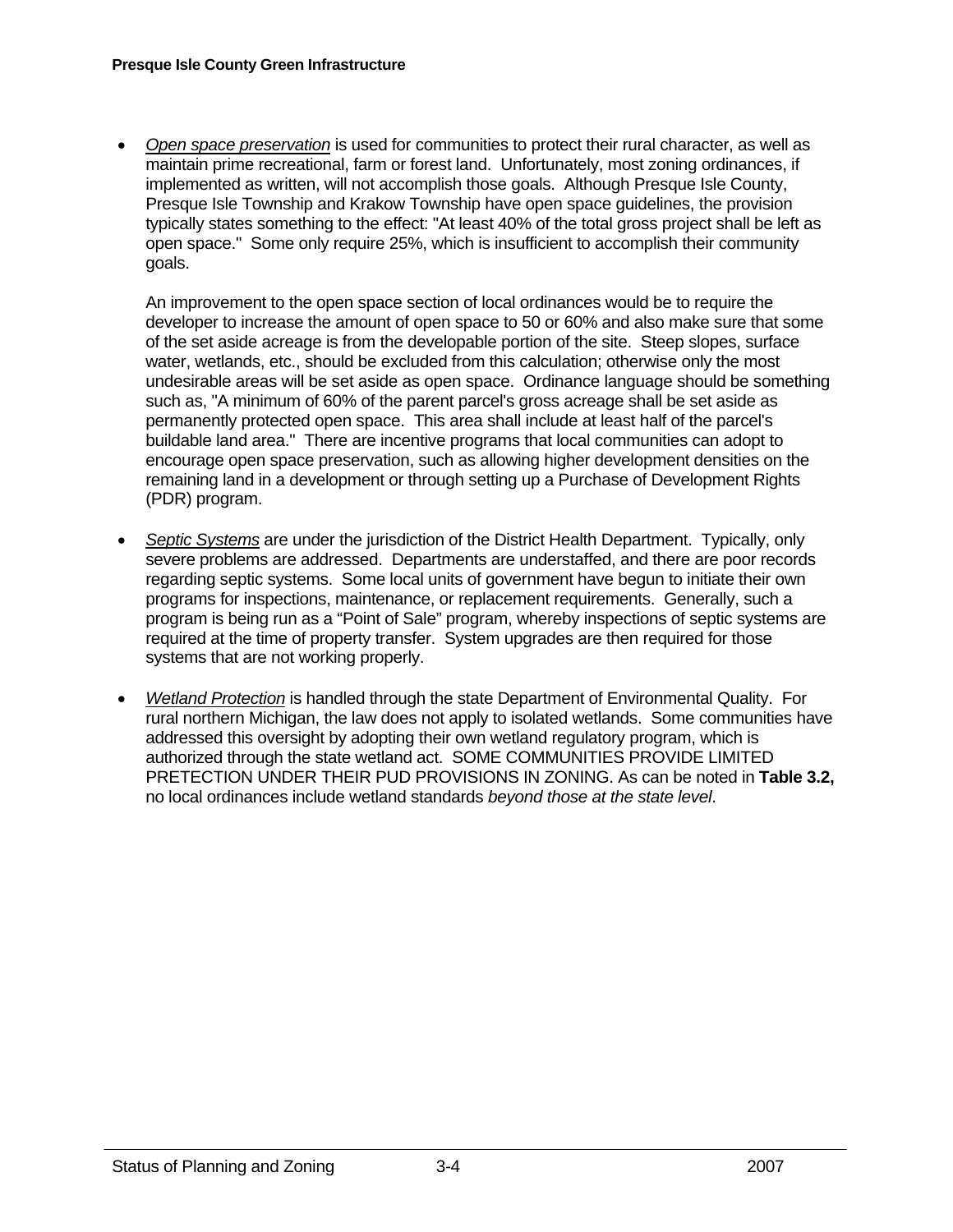| Table 3.2                                                                          |                             |                        |                                    |            |                              |                        |                          |                                                                       |  |  |  |
|------------------------------------------------------------------------------------|-----------------------------|------------------------|------------------------------------|------------|------------------------------|------------------------|--------------------------|-----------------------------------------------------------------------|--|--|--|
| Summary of Environmental Provisions Under Zoning Ordinances in Presque Isle County |                             |                        |                                    |            |                              |                        |                          |                                                                       |  |  |  |
| Local Unit of<br>Government                                                        | Buffer Zones/<br>Greenbelts | Waterfront<br>Setbacks | Minimum lot<br>(Riparian)<br>width | Open Space | Systems<br>Septic            | Protection<br>Wetland  | Stormwater<br>Management | Environmental<br>Provisions<br>Other                                  |  |  |  |
| Presque Isle<br>County                                                             | <b>No</b><br>provision      | 30 ft.                 | 75 ft.                             | <b>PUD</b> | Yes                          | <b>No</b><br>provision | No<br>provision          | Agricultural<br>Resource                                              |  |  |  |
| Allis<br>Township                                                                  | 35 ft.                      | 35 ft.                 | 200 ft.                            | <b>PUD</b> | <b>District</b><br>Health #4 | No<br>provision        | Stormwater<br>retention  | Environmental<br>design stds. in<br><b>PUD</b>                        |  |  |  |
| Krakow<br>Township                                                                 | 75 ft.                      | 75 ft.                 | 75 ft.                             | <b>PUD</b> | No<br>provision              | <b>No</b><br>provision | No<br>provision          | No                                                                    |  |  |  |
| Presque Isle<br>Township                                                           | 30 ft.                      | 50 ft.                 | 100 ft.                            | <b>PUD</b> | No<br>provision              | No<br>provision        | No<br>provision          | Environmental<br>Conservation<br><b>District</b>                      |  |  |  |
| City of<br><b>Rogers City</b>                                                      | No<br>provision             | 25 <sub>ft</sub>       | None<br>specified                  | <b>PUD</b> | Public                       | No<br>provision        | Extensive<br>section     | Agricultural<br>and<br>Recreation<br>Conservation<br><b>Districts</b> |  |  |  |

## **Composite Future Land Use and Zoning Maps**

Future land use maps of the County and four of the townships were compiled and are presented in **Figure 3.1**. As can be seen, communities clearly recognize the importance of the natural resource base and support this in the master planning activities, both in their goals and future land use plans. However, this recognition of importance is not strongly carried through in the application of zoning. Zoning maps were compiled for the County, three townships and Rogers City. **Figure 3.2** shows a composite zoning map. As can be seen extensive areas are zoned as Agriculture and Forest Recreation. The intention of these districts is to support working landscapes such farming, forestry and resource related wildlands outdoor recreation.. On the surface, this appears to present a positive force in the preservation of each community's green infrastructure. However when analyzing the minimum lot size allowed in these prevalent zoning categories, typical minimum lot sizes for residential development is between 0.5 and 1.0 acre. **Figure 3.3** is a zoning density map of the county, which shows most of the county can be developed at a minimum 1.0 to 0.5 acre density. The exceptions are Krakow and Presque Isle Townships, that have agriculture and environmental conservation districts with minimum lot sizes ranging from 5.0 to 15.0 acres.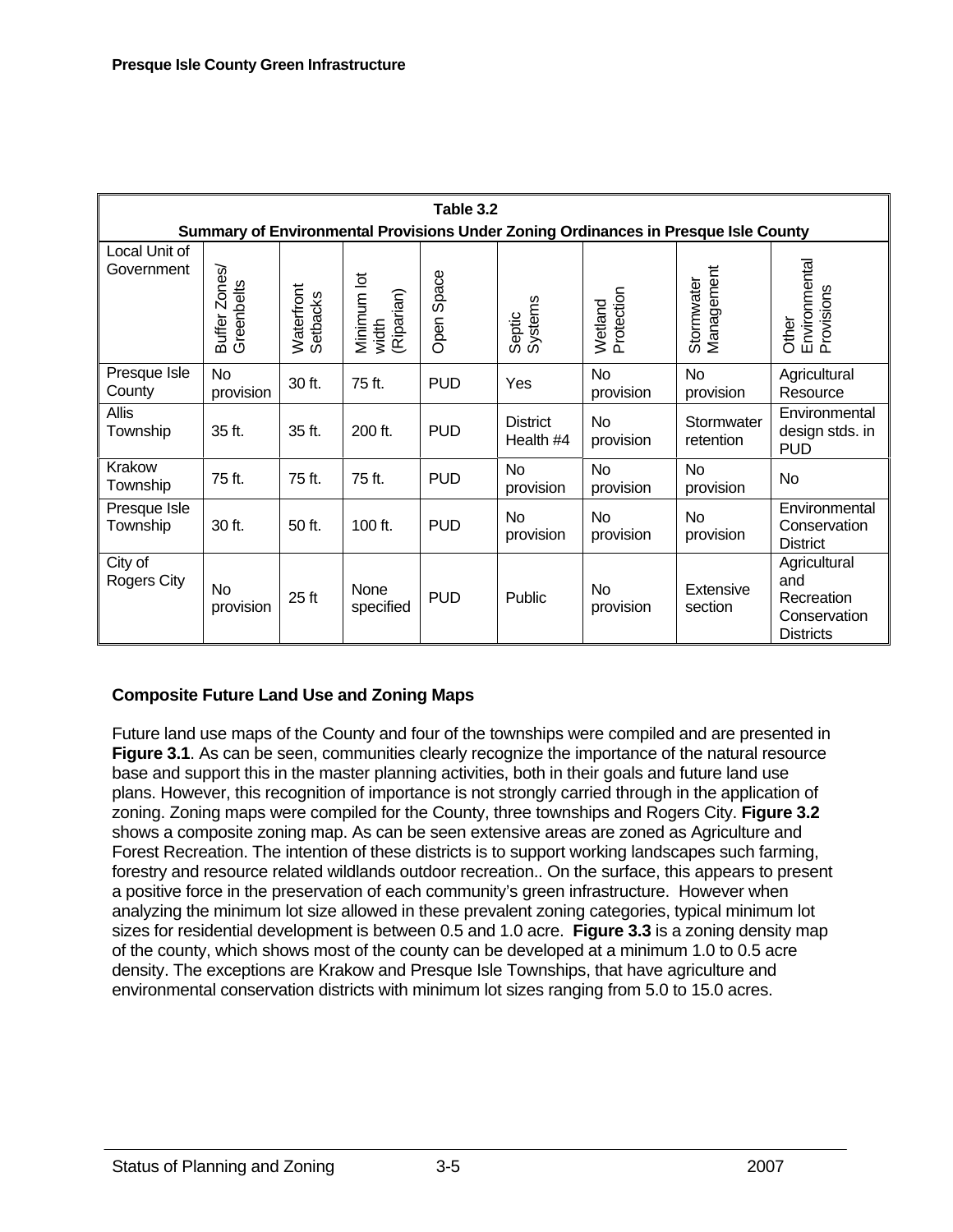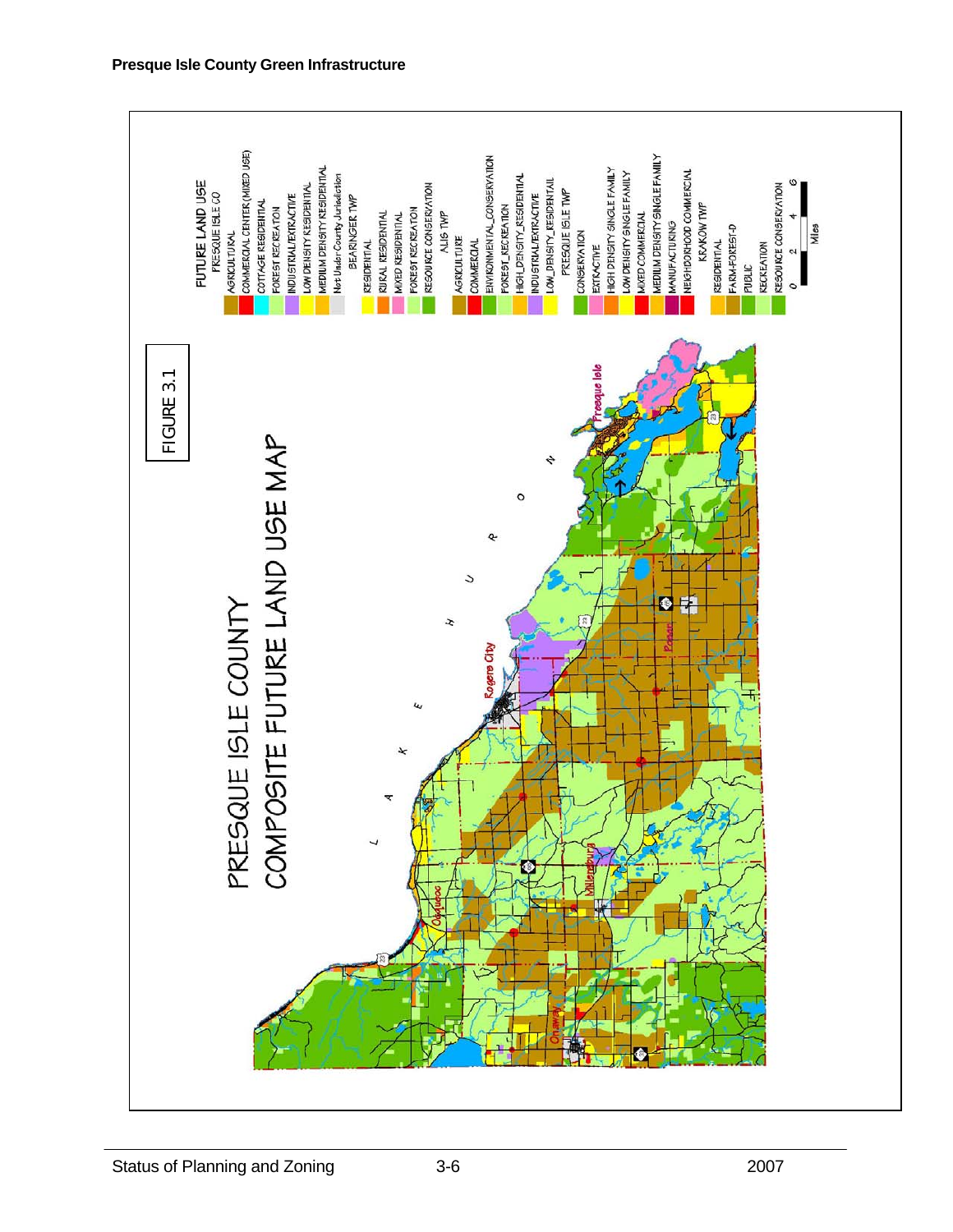